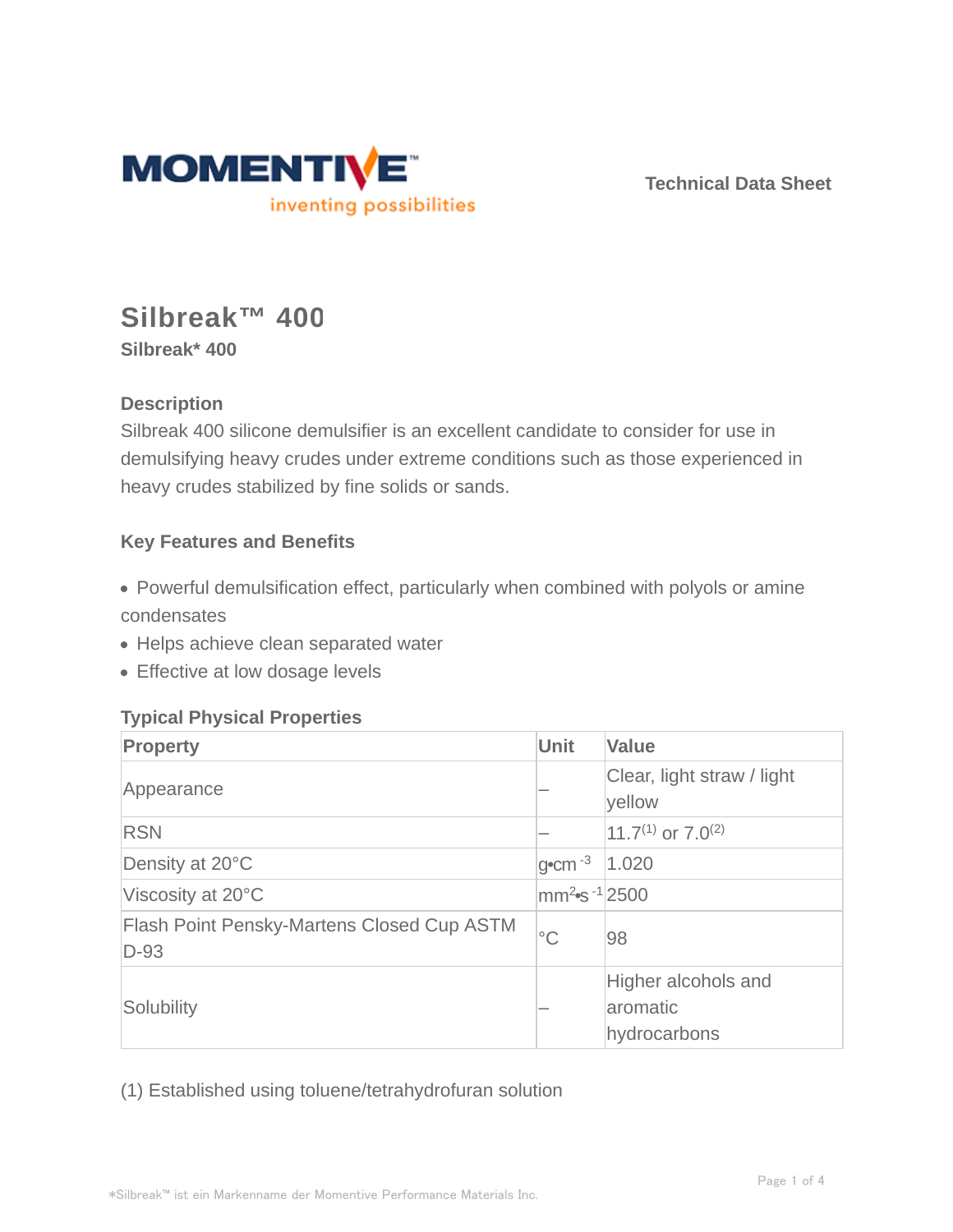(2) Established using toluene/dimethoxyethane solution

The RSN value was determined experimentally.

Typical data are average data and actual values may vary. Typical data shall not be used as product specifications.

#### **Potential Applications**

As with many Silbreak demulsifiers, Silbreak 400 silicone demulsifier is not intended to replace organic demulsifiers. Rather it should be blended with organic demulsifiers at levels ranging from 2 to 25% to boost the effect or clean up the separated water.

Silbreak 400 silicone demulsifier generally shows strong synergies with organic polyols and amine condensates. At levels as low as 2%, it can contribute to the clarity of the separated water. It is particularly effective on heavy crudes of less than 15° API.

Solvents recommended for use with Silbreak 400 silicone demulsifier include aromatics and alcohols. Dilutions should be used within a few days to avoid product and performance degradation. Appropriate care should be taken when using flammable solvents.

#### **Patent Status**

Nothing contained herein shall be construed to imply the nonexistence of any relevant patents or to constitute the permission, inducement or recommendation to practice any invention covered by any patent, without authority from the owner of the patent.

#### **Product Safety, Handling and Storage**

Silbreak 400 silicone demulsifier is best stored at temperatures between 0°C and 35°C to facilitate ease of handling, but storage at lower or higher temperatures will not affect subsequent defoaming performances.

Customers should review the latest Safety Data Sheet (SDS) and label for product safety information, safe handling instructions, personal protective equipment if necessary, emergency service contact information, and any special storage conditions required for safety. Momentive Performance Materials (MPM) maintains an aroundthe-clock emergency service for its products. SDS are available at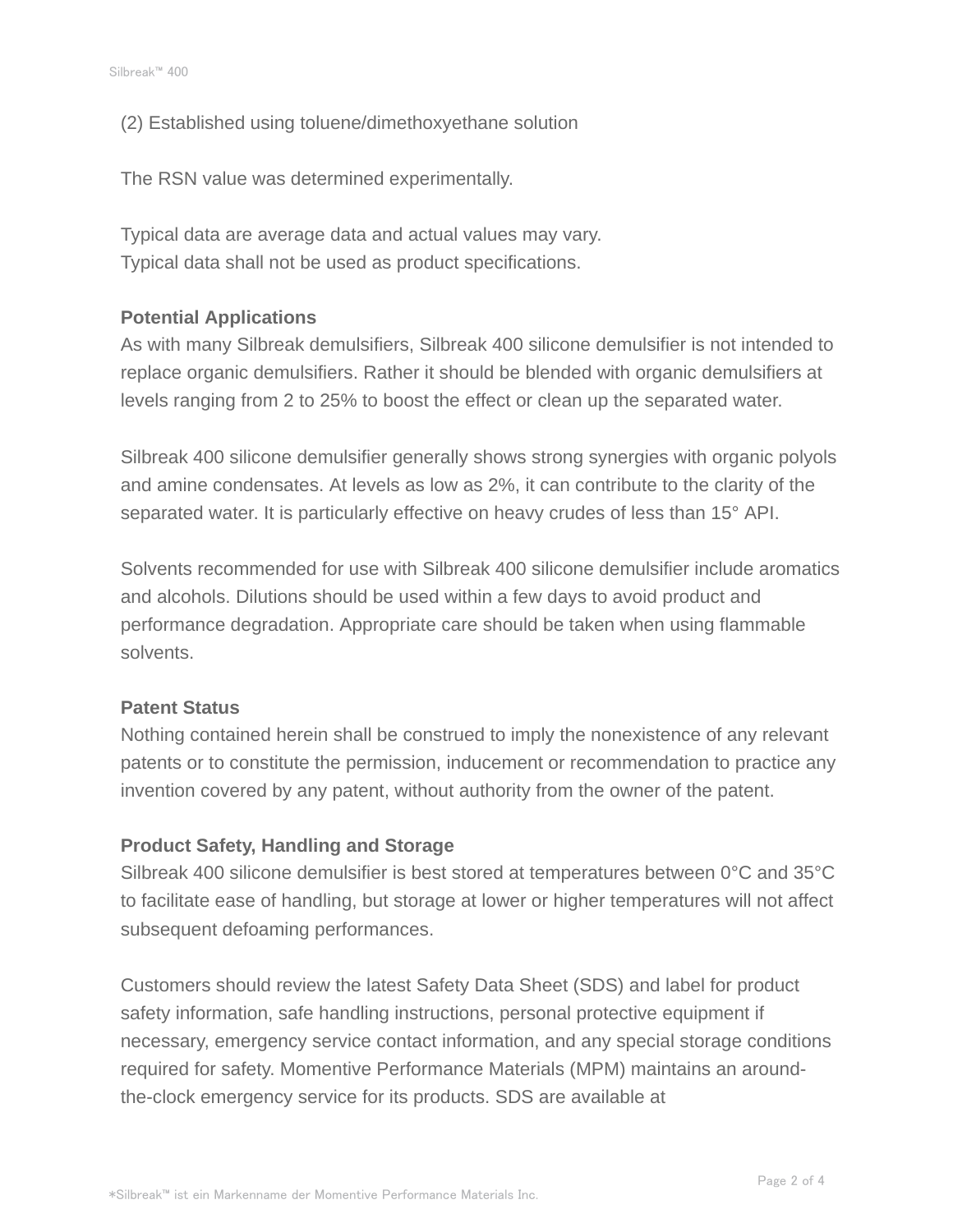www.momentive.com or, upon request, from any MPM representative. For product storage and handling procedures to maintain the product quality within our stated specifications, please review Certificates of Analysis, which are available in the Order Center. Use of other materials in conjunction with MPM products (for example, primers) may require additional precautions. Please review and follow the safety information provided by the manufacturer of such other materials.

#### **Limitations**

Customers must evaluate Momentive Performance Materials products and make their own determination as to fitness of use in their particular applications.

## **Contact Information** Email commercial.services@momentive.com

#### **Telephone**

| <b>Americas</b>      | <b>Latin America</b> | <b>EMEAI- Europe, Middle</b><br>East, Africa & India | <b>ASIA PACIFIC</b> |
|----------------------|----------------------|------------------------------------------------------|---------------------|
| +1 800 295 2392      | <b>Brazil</b>        | <b>Europe</b>                                        | <b>China</b>        |
| Toll free*           | +55 11 4534 9650     | +390510924300                                        | 800 820 0202        |
| +704 805 6946        | <b>Direct Number</b> | Direct number                                        | Toll free           |
| <b>Direct Number</b> |                      |                                                      | +86 21 3860 4892    |
|                      |                      |                                                      | Direct number       |
| *All American        | <b>Mexico</b>        | India, Middle East &                                 | Japan               |
| countries            | +52 55 2169 7670     | <b>Africa</b>                                        | +81 3 5544 3111     |
|                      | <b>Direct Number</b> | + 91 44 71212207                                     | Direct number       |
|                      |                      | Direct number*                                       |                     |
|                      |                      | *All Middle Eastern                                  | <b>Korea</b>        |
|                      |                      | countries, Africa, India,                            | +82 2 6201 4600     |

For literature and technical assistance, visit our website at: www.momentive.com

#### **DISCLAIMER:**